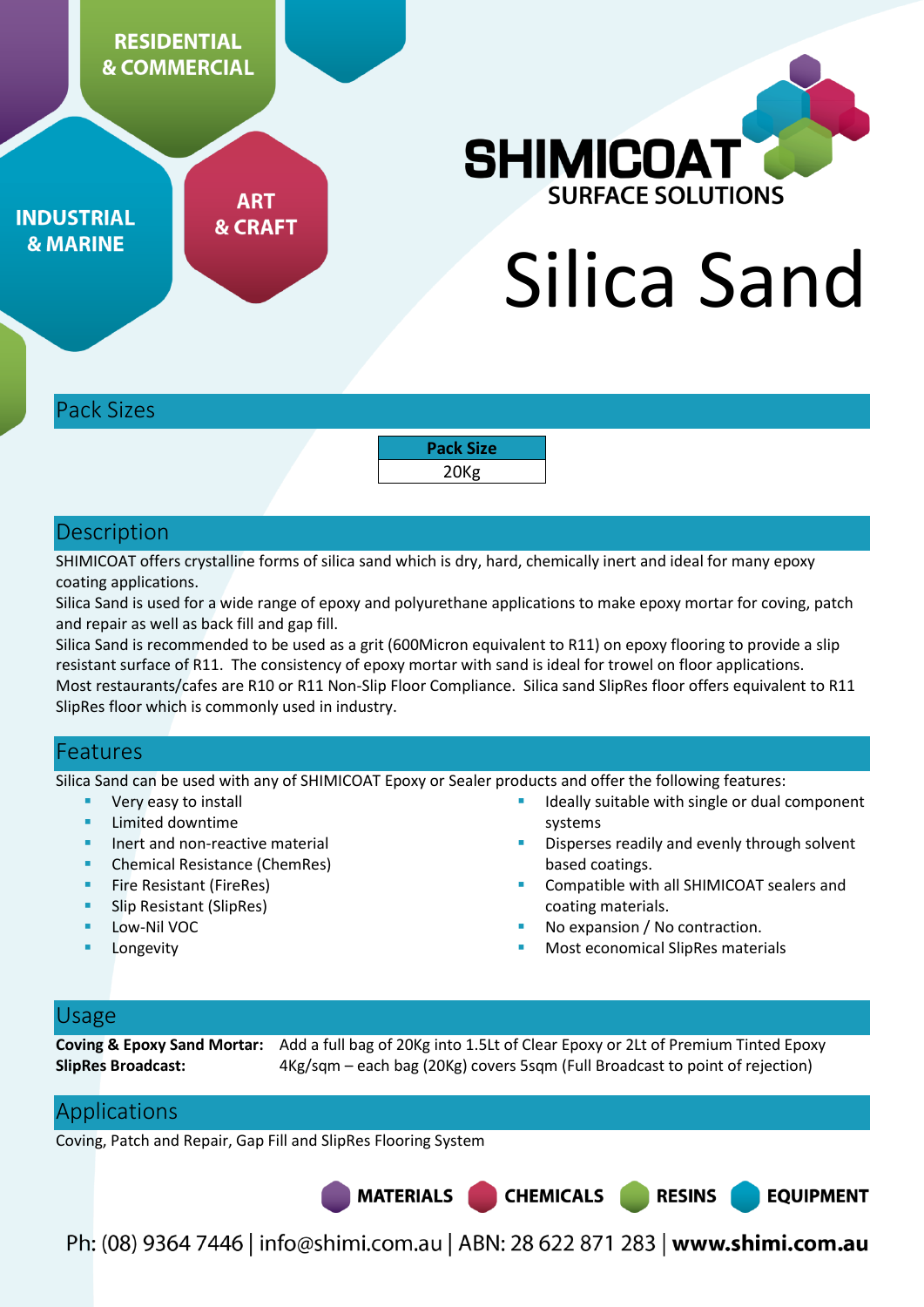

**EQUIPMENT** 

### Preparations

Clean and dry surface. Ensure surface to be coated is free of all dirt, grease, oil, paint, curing agents and other contaminants. Removal of Oil Contamination by degreaser and alkaline cleaning pressure wash. Acid-wash to enhanced surface porosity and etch the surface

Ensure moisture free surface. Allow to completely dry, run Dry Test. Place a piece of plastic over a small area, tape the edges and leave for 1 hour. Remove plastic, if there is no moisture on either surface, concrete is sufficiently dry. Ideally, always consider surface grinding and removal of loose materials. Grinding is always advisable prior to application of all Shimicoat Epoxy products, to maximize adhesion.

For further information, please refer to SHIMICOAT Instruction for "Surface Preparations"

### **Specifications**

Appearance: Granular Off-White sand Specific gravity (Relative density): 2.1

### Direction

# Slip Resistant Floor *"SILICA SAND"*

## *An Installation Guide*

Following is a step by step guide to install Slip Resistant Epoxy Floor Finishing System using Shimicoat Products and Materials over concrete surface floor.

#### Products and Materials

- Epoxy Repair Kit
- **Basecoat Epoxy "Premium Tinted Epoxy in your choice of colour"**
- Silica Sand 600 Micron
- Ultra Clear Epoxy Topcoat (Indoor), UV Resistant Topcoat (Outdoor)
- **Diluent / Thinner**

#### Tools:

- **ELECTRIC MIXEL OF STARK** FOR MISSING **FIGURE**
- Brush and Rollers
- **Extendable Handle / Pole**
- **Buckets**
- **Vacuum or blower to clean up the surface**
- **Spike shoes**

MATERIALS CHEMICALS RESINS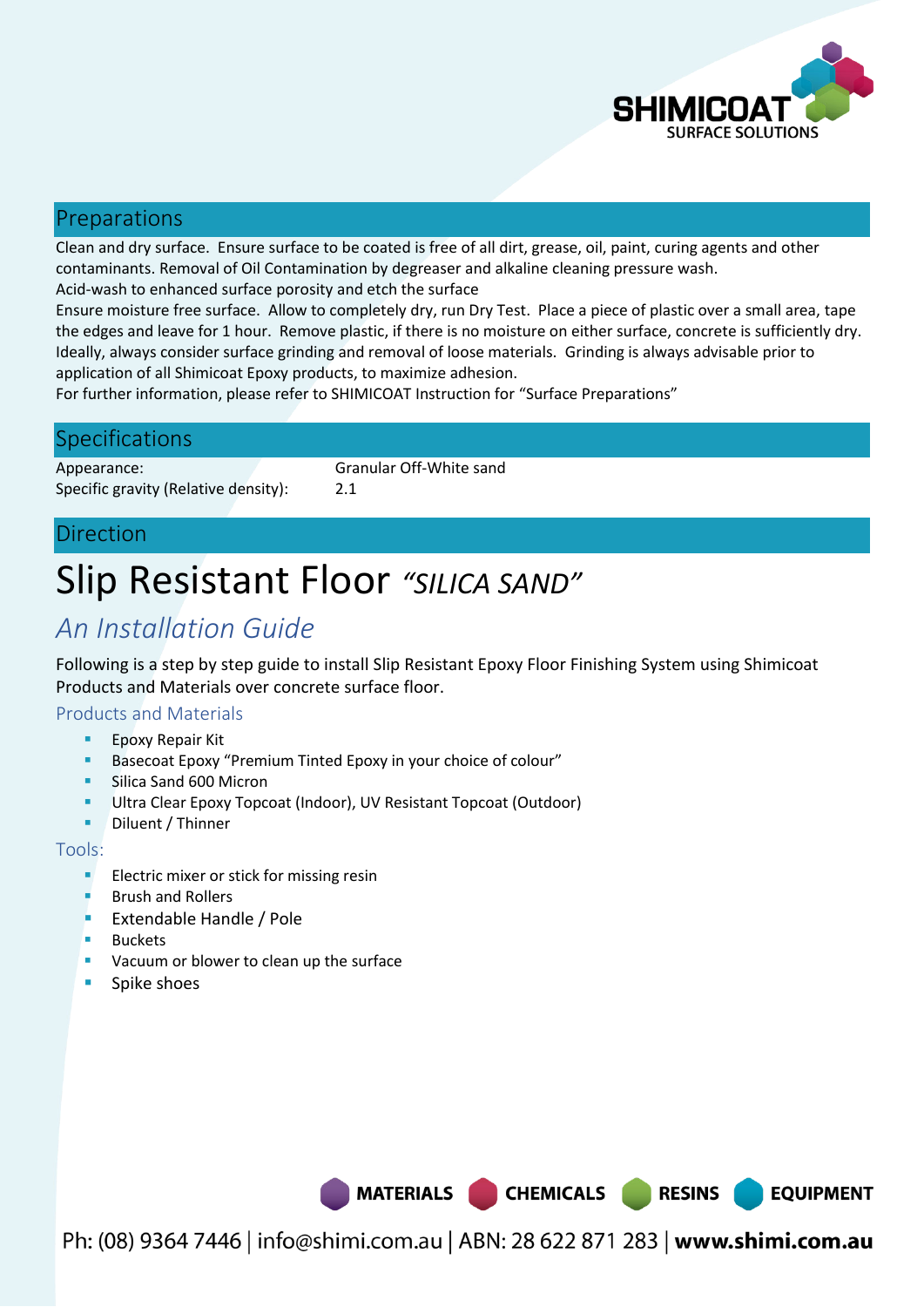

**EQUIPMENT** 

### Installation:

#### Surface Preparations:

- 1. Prepare the floor by concrete grinding and removal of surface materials.
- 2. Use Epoxy Repair kit as required to fill any cracks, holes or damages on the surface.
- 3. Ensure the surface is perfectly clean and free of oil and grease. If grinder is unavailable, acid wash and make sure you wash, rinse and flush with detergent to neutralize the surface and remove all acid residue.
- 4. Vacuum and/or blow out to remove dust from the surface.
- 5. Tape all around the walls and cover all surfaces that you wish NOT to be epoxy coated.
- **NOTE:** For further information on surface preparation, please refer to our brochure, website or contact Shimicoat technical representative.

#### Basecoat Application and Sand Broadcast:

- 1. Mix basecoat epoxy in small portion that you can manage to apply. Premium Tinted Epoxy has a maximum of 40min Pot Life, plan to complete your application within 30minuts allowing a few minutes for unexpected situations.
- 2. Ideally, we recommend mix 3Lt of Part A and 1Lt of Part B (4Lt blend) for one or two people working on a small 30-60sqm floor.
- 3. Apply the basecoat epoxy to corners, edges first then the main floor.
- 4. While still wet, broadcast Silica Sand 600 micron evenly to point of rejection, full Broadcast. DO NOT apply Partial Broadcast, as it may look patchy.
- 5. Remember wet-edge allowance, always leave a wet skirting (20-30cm) to be sanded with the next area of coating. Avoid coating over sands.
- 6. Let it cure. 2-3 hours for Fast Floor, 8-12 hours for normal curing epoxy.

**NOTE:** Add Epoxy Diluent or Xylene up to 10% to thin the product, only if required for example in cold days.

#### Topcoat Application:

- 1. Test to ensure fully cured by twisting your thumb over the sand surface. It should feel solid and dry with strong bonding of sand to epoxy surface.
- 2. Test for dryness by twist and turning your thumb over the surface and ensure sands are attached and boned.
- 3. Use a coarse broom and dustpan to collect and recover excess sand.
- 4. Use a garden blower or vacuum to compile excessive sands and recover unbound sands from the surface as much as you can.
- 5. Clean the surface and blow out any loose sands from floor.
- 6. Mix the second batch of Premium Tinted Epoxy in your choice of colour in accordance to label instruction and pour onto the surface. If outdoor and under direct sunlight, you may consider using Polyurethane which is UV stable and Non-Yellowing.
- **NOTE:** Now you are on the clock, DO NOT waste time, initiate application. You must be prepared for application. One person applies the corners and edges using baby-roller or a brush and another person apply to the main floor. If you are slow, pour the resin on the floor, to slow down the curing process. Apply and roll evenly.
- 7. The pot life of Premium Tinted Epoxy is 45min, plan your work to be completed well within 45min.
- 8. Ideally, mix 4Lt at a time.
- 9. When, you are happy with the topcoat, take the masking tapes off the walls as it will be too hard to take off once cured.
- 10. Clear the floor, wipe and clean all your tools.

MATERIALS CHEMICALS RESINS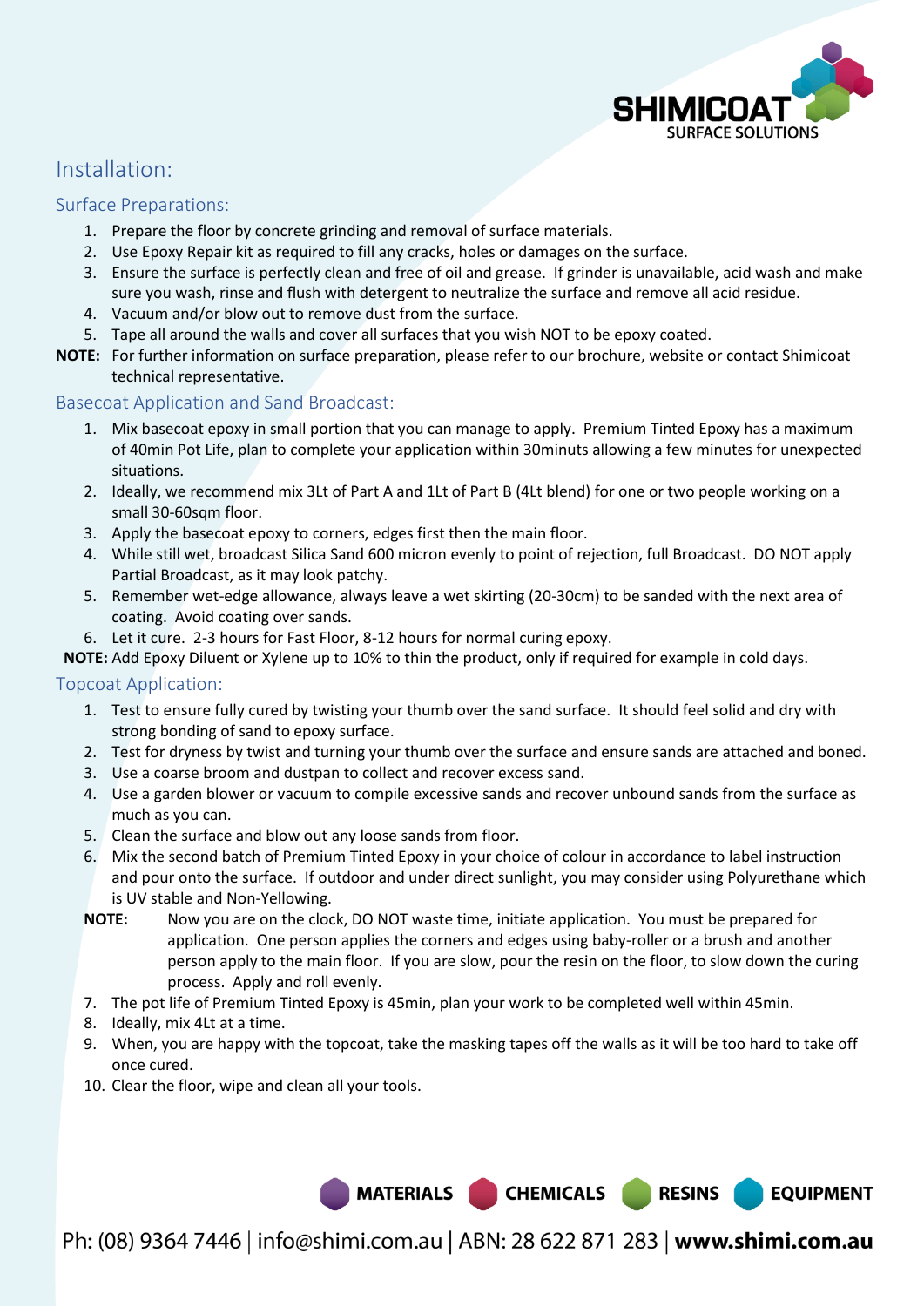

- 11. Let it cure over-night (16 hours). The floor is cured after 16 hours, trafficable and you can use the floor, however, NO driving or stretching furniture over the floor for one week. Treat it with care, especially during the first few days of curing process.
- 12. It takes seven days till the Epoxy reaches its optimal hardness and strength. Epoxy gets harder and harder everyday of its life.

For further advise, please refer to our brochure, website or contact technical team at Shimicoat.

### Why is Slip Resistant Flooring important for Homes

Although many homeowners prefer installing finely polished shiny tile floors, hardwood floors or gorgeous looking granite, these materials always come with the risk of causing potentially dangerous slips and trips. We all know that smooth floors are easier to slip on, particularly when water is spilled. The condition can worsen, particularly when children and seniors are involved. This emphasizes the need to consider a slip resistant floor that can replace hazardous flooring and increase traction, especially for certain areas exposed to rain or high traffic such as entries, balconies, steps, etc.

Most homes feature hard flooring that includes vinyl, linoleum, ceramic smooth tile, smooth stone, concrete and others in some part of the home interior like the bathroom, laundry, kitchen and even garage. These areas are more prone to slips and trips as the chances of water spillage are higher.

#### What to do:

When it comes to young children and an aging population, it is especially important to create an accident-free home. One of the first areas that can be addressed is by eliminating any types of slip inducing flooring and replacing them with a safer option.

One option to consider is SHIMICOAT range of decorative polyaspartic and epoxy coatings. SHIMICOAT provides a unique and decorative alternative to tile and other flooring. With added benefits of Xtra Grip SlipRes, these "Rolled" floor coatings can be applied over old and new concrete and other substrates, providing the home owner with a choice of beautiful colours and a finish that is both slip-resistant, durable, modern, hygiene and functional.

Benefits:

- SHIMICOAT floor coating materials can be applied on concrete and other hard surfaces enhancing the look and feel of the floor.
- Xtra Grip SlipRes can be added to eliminate the risk of slip in any wet area.
- SHIMICOAT floor coating solutions work effectively in all conditions such as greasy, wet or dry floors with the addition of Xtra Grip SlipRes.
- Our products are easy and fast to apply even in a day (depending on the size of the area). There is no need to wait long for the floor to dry, one day application, one day curing. Rapid fast "Return to Normal".

Anti-slip treatment can be effective for five years and over, reapplication is easy and economical.

#### The slip resistance test classification and the mean angle of inclination:

SHIMICOAT implement Australian Standard for characterization of surface materials and determination of friction factors under wet and dry conditions.

This Standard is also intended for evaluating surface applications and treatments including products such as sealers, polishes and etchants which may modify the surface characteristics of pedestrian surfaces.